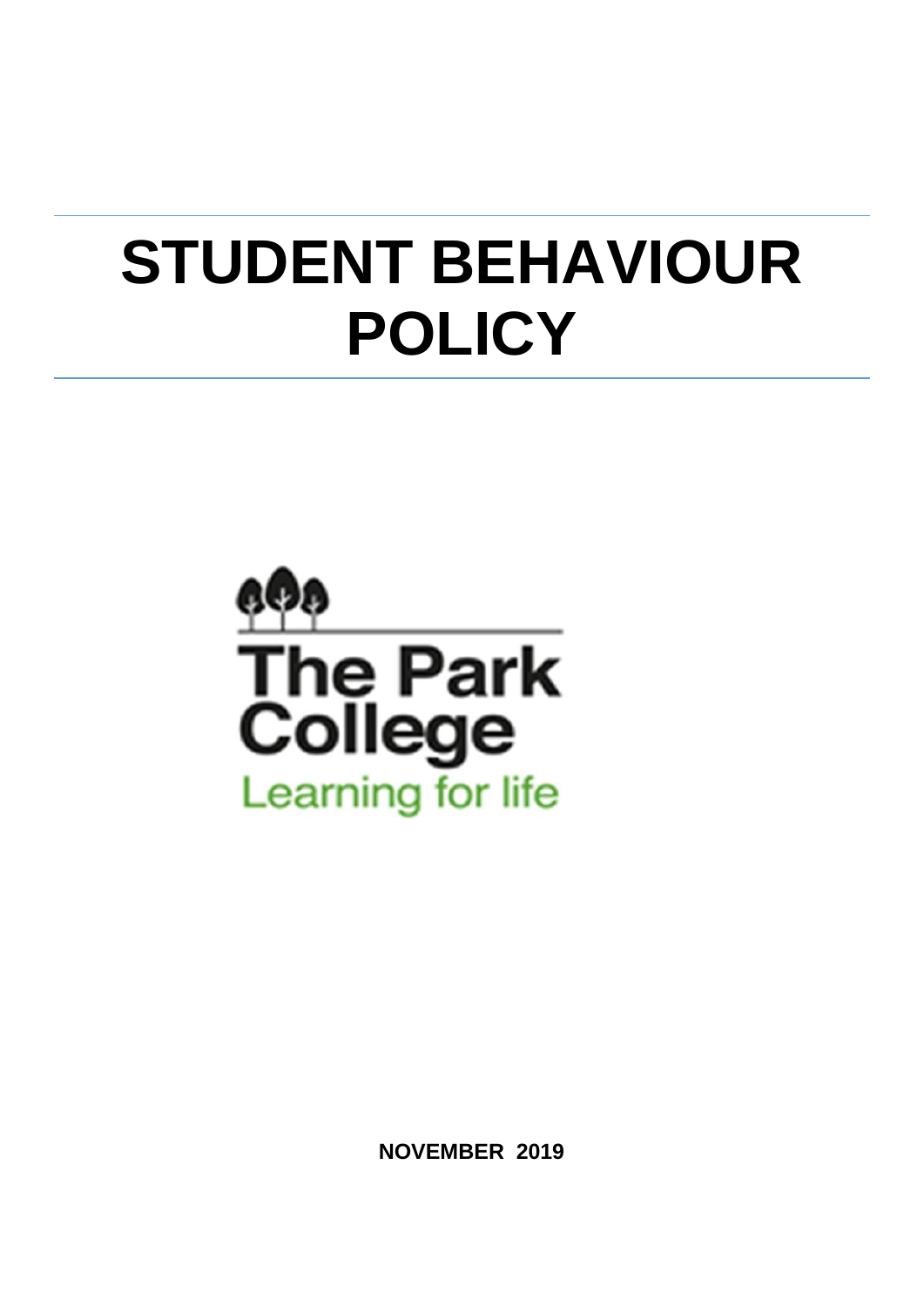

# **CONTENTS**

| <b>Introduction</b>                                  |
|------------------------------------------------------|
| <b>Principles</b>                                    |
| <b>Scope</b>                                         |
| <b>Expectations</b>                                  |
| <b>Understanding Behaviour</b>                       |
| <b>Modifying Behaviour</b>                           |
| <b>Teaching and Valuing Positive Behaviour</b>       |
| <b>Support Strategies</b>                            |
| <b>Phased Induction and Reintegration Programmes</b> |
| <b>Redirection</b>                                   |
| <b>Adjustments to Provision and Support</b>          |
| <b>Personalised Timetables to Support Behaviour</b>  |
| <b>A Break in Provision</b>                          |
| <b>Change of Provision</b>                           |
| <b>Data Protection</b>                               |
| <b>Review of Exclusions</b>                          |
| <b>Related Policies</b>                              |
|                                                      |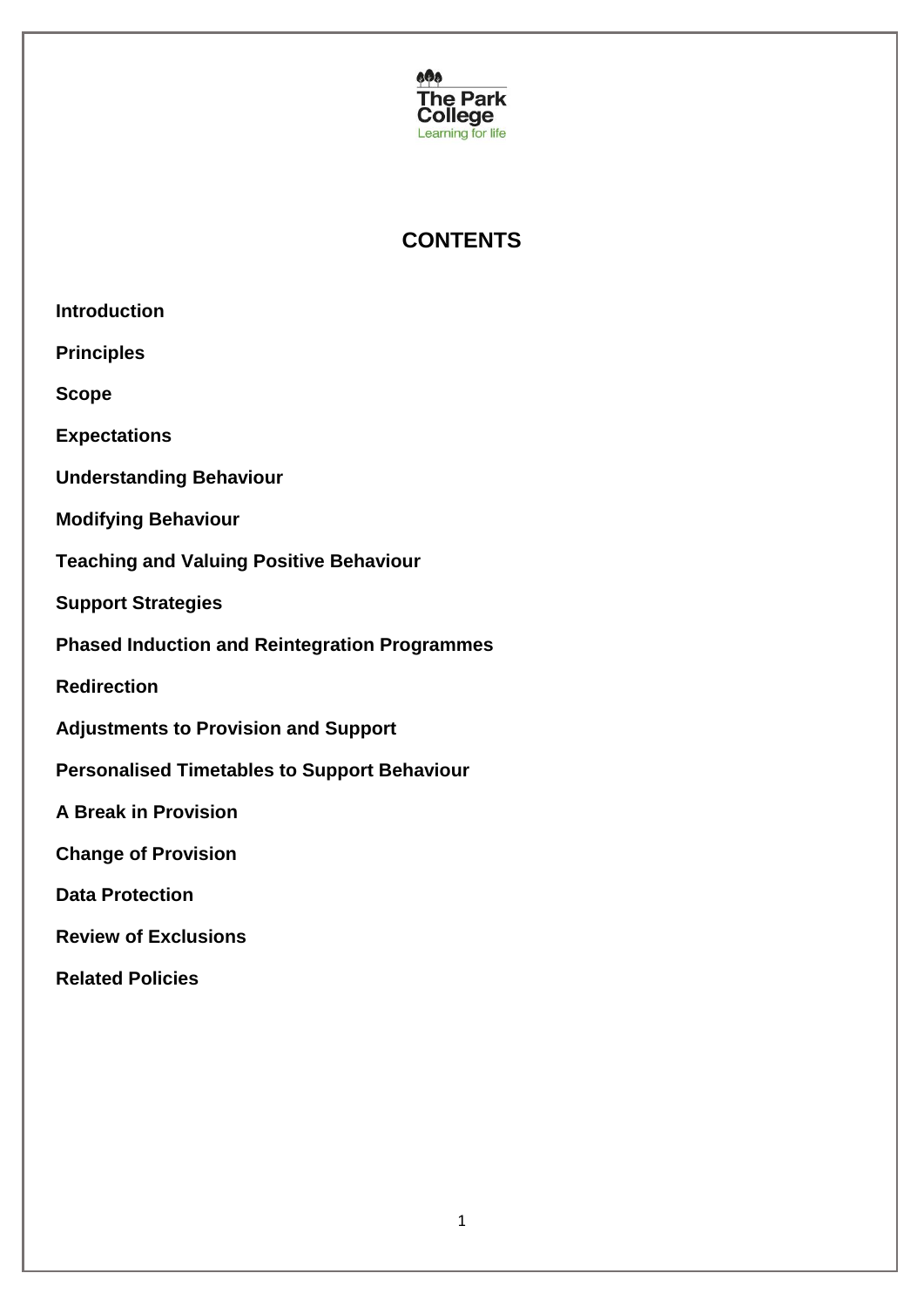

#### **INTRODUCTION**

The Park College (the College) is committed to providing outstanding educational opportunities for all students. The College recognises its duty of care towards all students, staff and visitors. This policy deals with the behaviour of students and the policy and practice which informs disciplinary practice and the use of exclusion within the College.

Young people with Autism may display challenging behaviour at times. Behaviour can impact on the quality of a student's life and can prevent access to learning. Careful behaviour management can prevent problems developing and has a very high priority at the College.

All staff receive regular training in behaviour management and are supported by the leadership team and other specialists.

#### **PRINCIPLES**

Equality of opportunity underpins the College's core principles. The College adheres to the following standards:

- Ensure the safety and wellbeing of all members of the College community and visitors
- To create a consistent and positive approach to behaviour management throughout the college
- Maintain an appropriate educational environment in which all can learn and succeed, and students feel safe, secure and respected
- To help students understand and manage their own behaviour in ways that are acceptable in the wider society in which they live
- To enable students to develop a sense of self-worth and tolerance and respect for others
- Reduce the need to use any form of exclusion.

Behaviour management within the College is based on the following principles:

- Consistent support to manage behaviour
- support to reduce any behaviours which have a negative impact on learning
- Positive responses to positive behaviour. Frequent positive feedback for positive behaviour is required, in order to maximise personal growth.

# **SCOPE**

This Policy applies to all students, full and part-time, enrolled at the College. It applies to student behaviour in all College related activities, on or off site, such as College-arranged transport to and from College and other visits.

Positive behaviour management is the key to student success. This is achieved through:

Policies and practices designed to recognise individual student need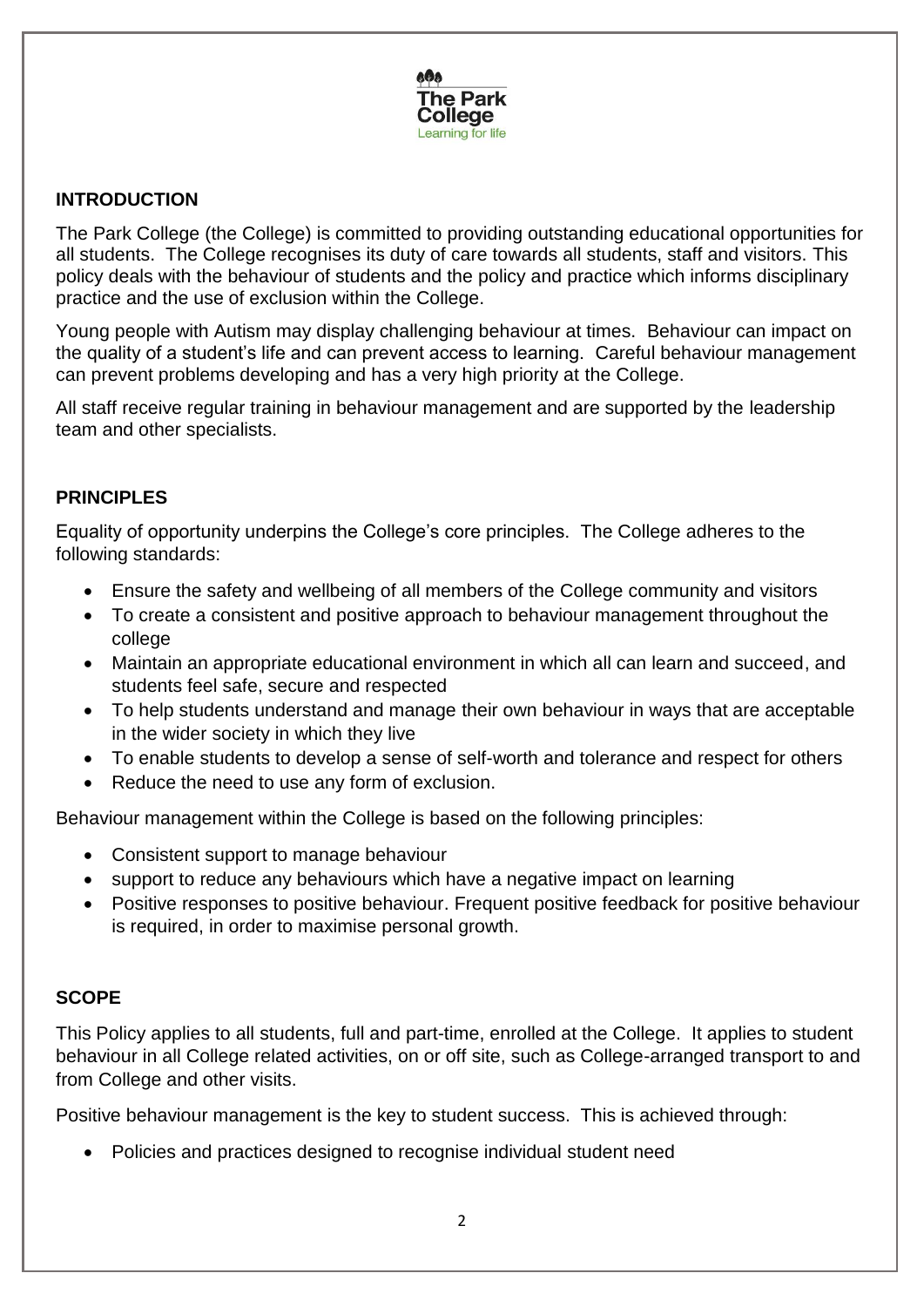

- Individual assessment that includes consideration of needs in relation to impairment, a diverse range of disabilities, and other protected characteristics including; age, cultural and religious background, gender and sexual orientation
- On-going development of College staff
- The overall College environment
- Actively developing students' self-awareness, self-esteem and confidence as a way of promoting positive behaviour and self-respect
- Promoting the development of coping strategies such as problem solving and mediation.
- Developing social and emotional awareness and emotional resilience

# **EXPECTATIONS**

The College has high expectations of behaviour.

- **Independence:** Students follow instructions, take responsibility for themselves and arrive on time to sessions
- **Respect**: Students respect individual differences, care for College and other's property
- **Achievement**: Students attend all timetabled sessions, commit to learning, participate and try
- **Safety**: act at all times with due regard for the safety of themselves and others
- **Support:** staff and other students in the maintenance of a clean and tidy environment
- **Honesty:** Students should ask for help to communicate concerns and tell people how they feel
- **Excellence:** Students should strive to be the best they can be, wear appropriate clothing for College and follow the College policies and procedures

#### **UNDERSTANDING BEHAVIOUR**

Staff analyse why behaviours might be occurring. We understand the behaviour of someone with autism will almost always be about a need to communicate.

When monitoring behaviour we record:

- Triggers
- Situation / Antecedents
- Frequency
- Time / place
- Duration
- **•** Severity
- What happened afterwards

ABC charts for individual students are used as appropriate. Where some significant or potentially dangerous behaviour has occurred, the staff will complete an incident form and report the incident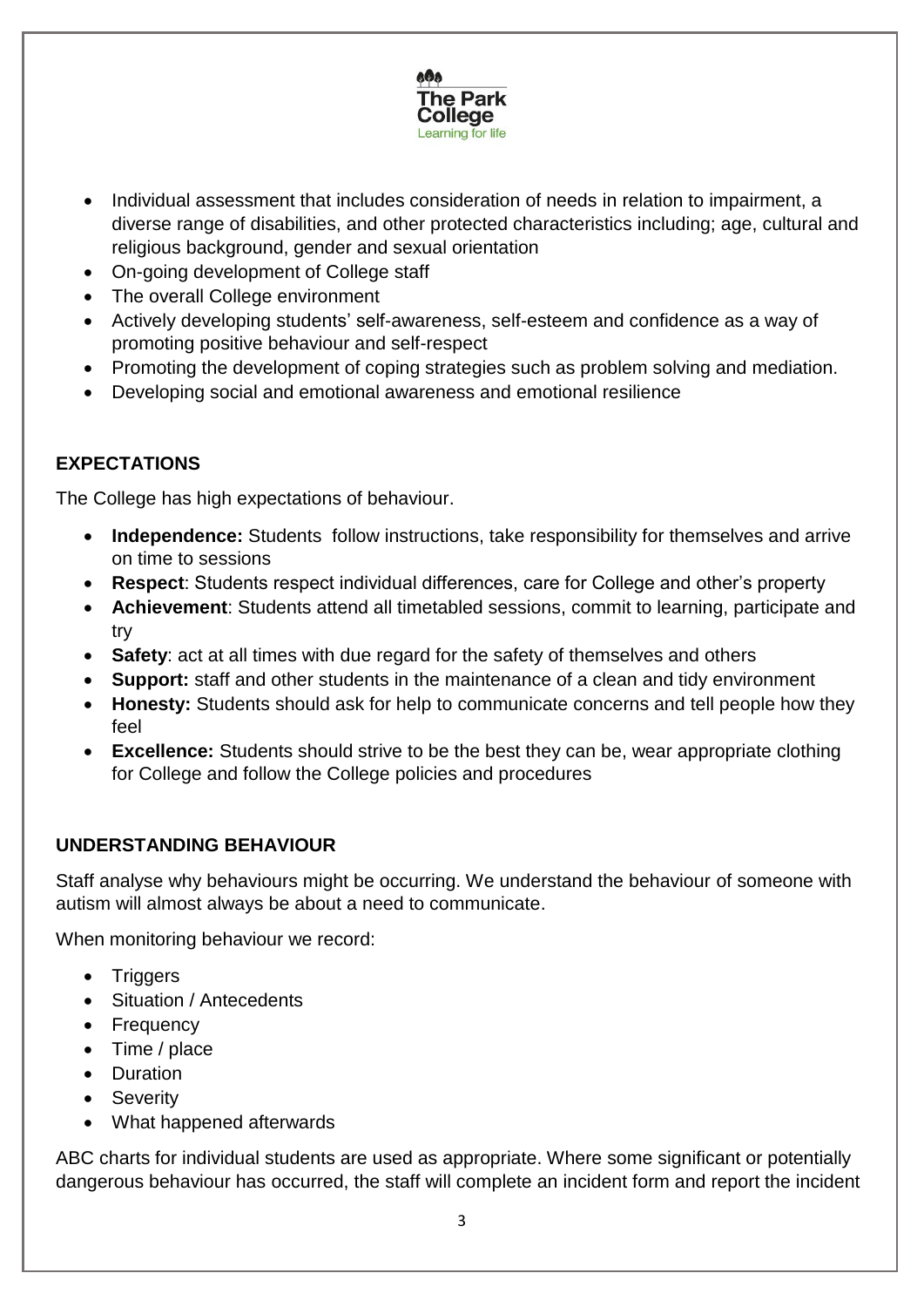

to the senior management team (SMT). The SMT provide support and recommendations on strategies to put in place in response to any incidents.

#### **MODIFYING BEHAVIOUR**

Behaviour Support Plans (BSP) are used to support students to manage their own behaviour. We work directly with the student to develop the plan. When necessary we work directly with parents/carers.

When developing a BSP we include:

- Communication strategies
- The student's strengths
- Favourite activities and interests
- Targeted Behaviour
- Possible Antecedents (settings / triggers)
- Preventative measures
- Response to behaviour
- Method of monitoring
- Review Date

# **TEACHING AND VALUING POSITIVE BEHAVIOUR**

We use a range of positive strategies in behaviour support planning including:

- teaching negotiation skills
- changing and adapting the environment
- increasing structure
- distraction and replacement of a more appropriate behaviour
- planned ignoring
- time out
- **·** incentives
- social stories
- contracts

We reinforce desired behaviour in ways which motivate individual students. In addition to the above strategies we treat students in the following ways in order to help them to achieve their best:

- treat students with patience and respect
- always remember that the students have a disability and think differently
- joke with them only when we can be sure that they will understand
- shouting and sarcasm by staff are never permitted
- use consistent strategies and language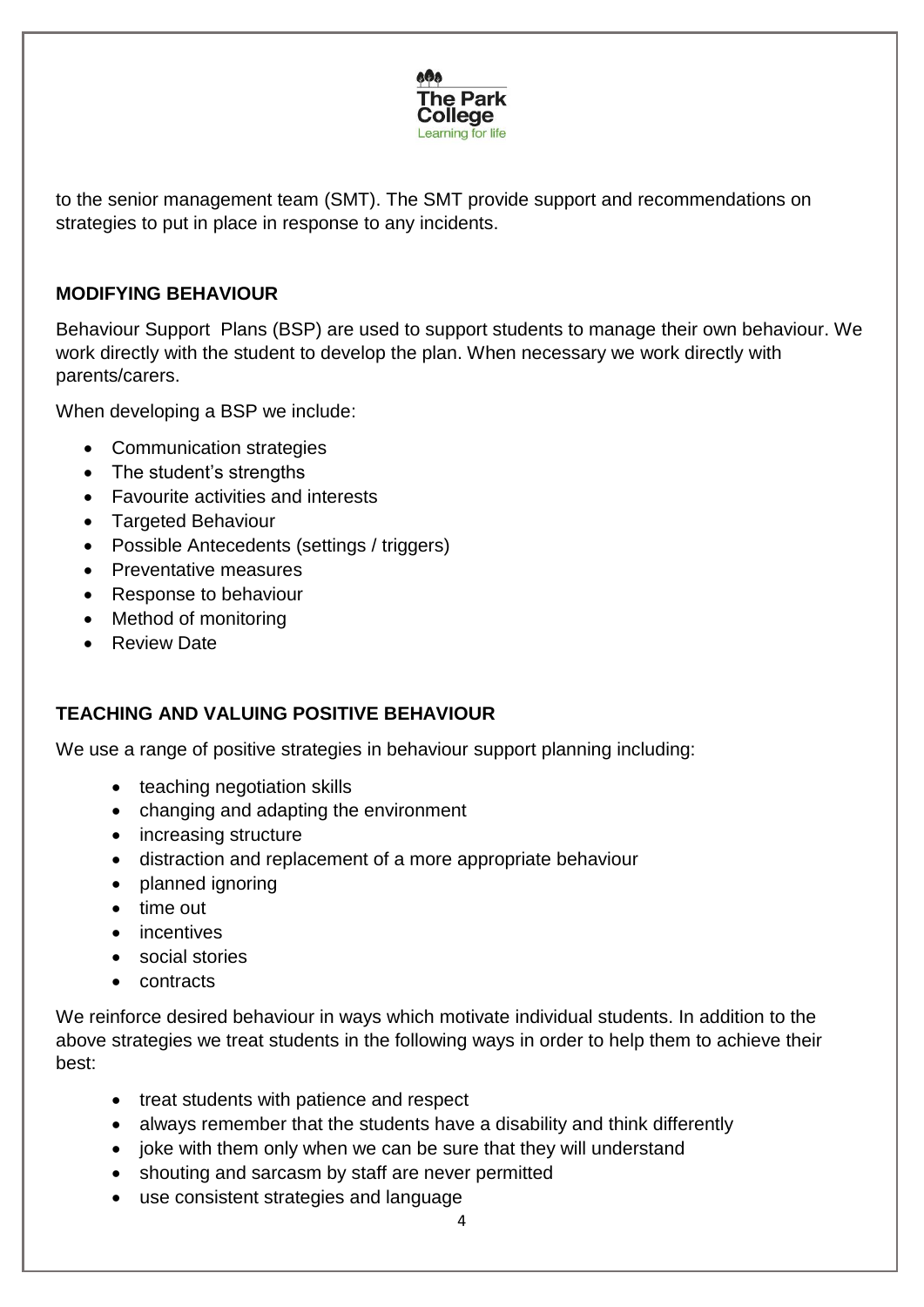

- differentiate the level of language used with individual students
- frequent use praise
- avoid negative words and reinforce positives
- allow supervised time out if students are stressed

Staff complete de-escalation and physical intervention training (Team Teach) so they can support students safely and effectively if necessary.

# **SUPPORT STRATEGIES**

There are very rare occasions when it is not safe for a student to attend the College for a period of time. The College is conscious of the fact that the term 'exclusion' can infer non-attendance by a student as a result of 'bad behaviour' or breaking of rules. We recognise challenging behaviour is a form of communication and as such will work with students and any other parties to resolve any issues arising before considering exclusion in any form.

A structured support plan will be developed should a student be experiencing a significant period of stress and challenge affecting safety of any students or staff.

# **PHASED INDUCTION AND REINTEGRATION PROGRAMMES**

There are occasions when a new student finds the transfer to College stressful and challenging. It is also the case that other external factors in a student's life may impact upon them at College at any point in their training programme. This may manifest itself through behaviours which can challenge. Such behaviours are recognised and respected by staff at the College as a valid form of communication.

Through the College tutorial process, team discussions and risk assessment, it is sometimes recognised that the student is communicating that their day or week at college is longer than the time span they can manage or wish to be there.

In consultation with the student, parents and carers, other agencies and funding bodies, the College may suggest a phased induction or a reduction in the hours that the student attends in any given day or week. During this time College staff will continue to liaise with the student and their parents/carers in order to support the student's learning experience. A key element of any planned reintegration programme will be the aim to return to the full programme. This will be monitored by the Principal. The pace and scale of a return to full provision is led by student need.

#### **REDIRECTION**

ALL staff will redirect students when behaviour is not in line with College expectations.

Staff should record any concerns and alert the SMT immediately if there is significant risk. All incidents are recorded on the College incident form and stored securely in individual student files. Parents and carers are always informed.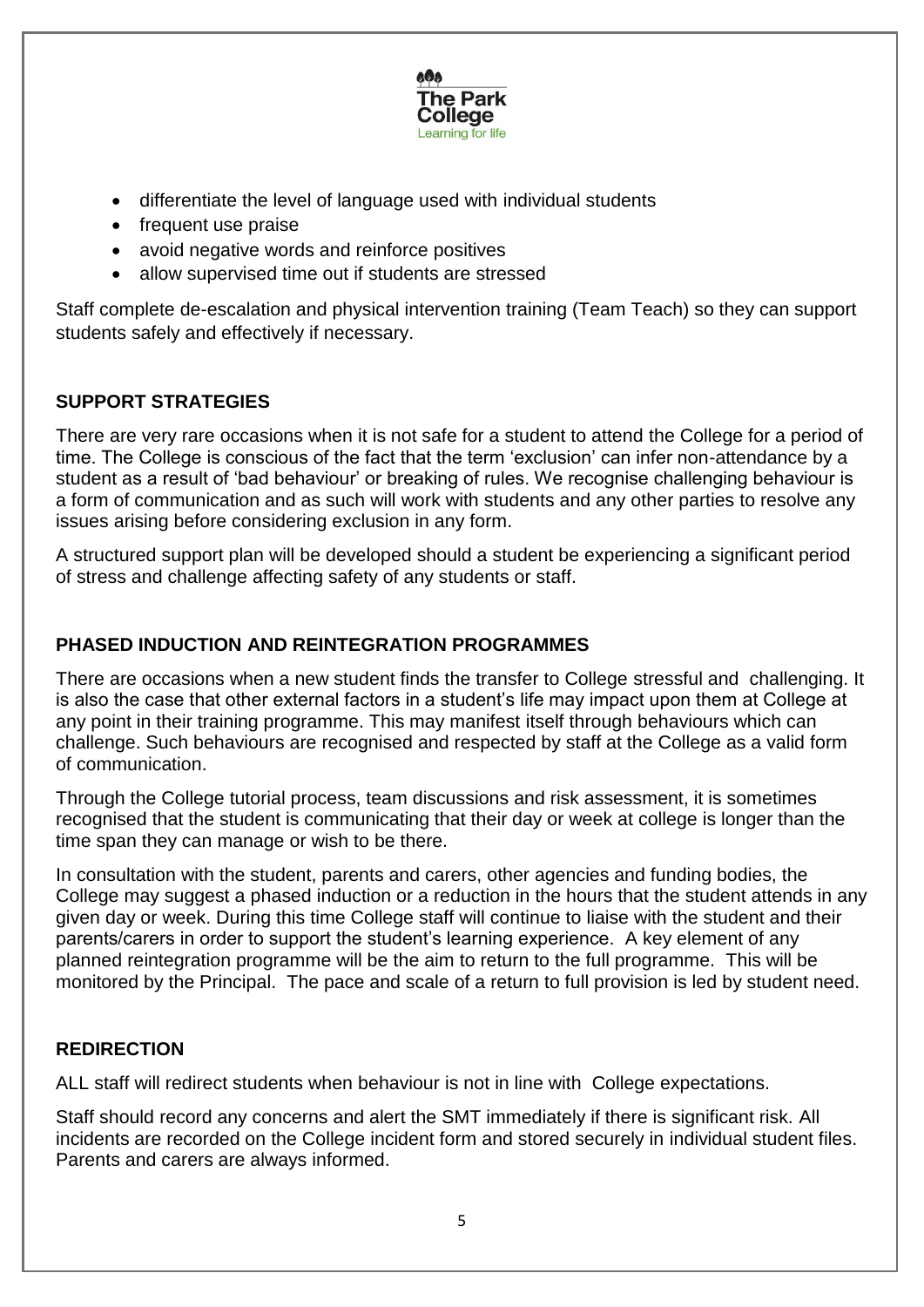

# **ADJUSTMENTS TO PROVISION AND SUPPORT**

If required, students will have a behaviour support plan which includes individual risk assessments and support to manage challenging behaviour. Students are involved in identifying how they wish to be supported in the management of such behaviours.

Following a significant incident, individual risk assessments are updated. Changes will subsequently be made to the support that the student is receiving in a number of ways, including:

- Staffing levels
- Training programme content
- Modified hours
- Investigation of other factors (health, personal issues etc)

Adjustments made in partnership with a student will usually reduce the levels of anxiety or unhappiness which can trigger challenges. However, very occasionally, after all adjustments that can reasonably be made have been made (i.e. within the resources and capacity of the College), a risk assessment may show that the level of risk of harm to a student or to others is still too high to be considered safe.

In these circumstances, the College may have no alternative but to adjust the programme of provision offered until such time as the level of risk can be brought down to a safe level. The decision to undertake such adjustments will be proposed by the Principal on a safeguarding basis.

As this form of adjustment is made on the basis of an urgent risk assessment and subsequent safeguarding decision, it will usually take effect from the next time a student is due to attend. The Principal will speak to the student, their parents/carers and other agencies, including the Local Authority, by telephone and follow this up in writing. A date will be set for a review meeting, hosted by the College, to which all relevant parties are invited, to ensure joint working by all partners involved.

At the review meeting a plan of action will be drawn up to identify what measures can be put in place to make it safe for the student to attend. This will include identifying, wherever possible, the earliest date a student can return to College and the support required for that return.

In the very rare event that suitable adjustments cannot be made, it may be necessary to withdraw the placement entirely. In such circumstances the student and all other parties, including the Local Authority, will be notified in writing. An emergency annual review will be held to consider a change of setting.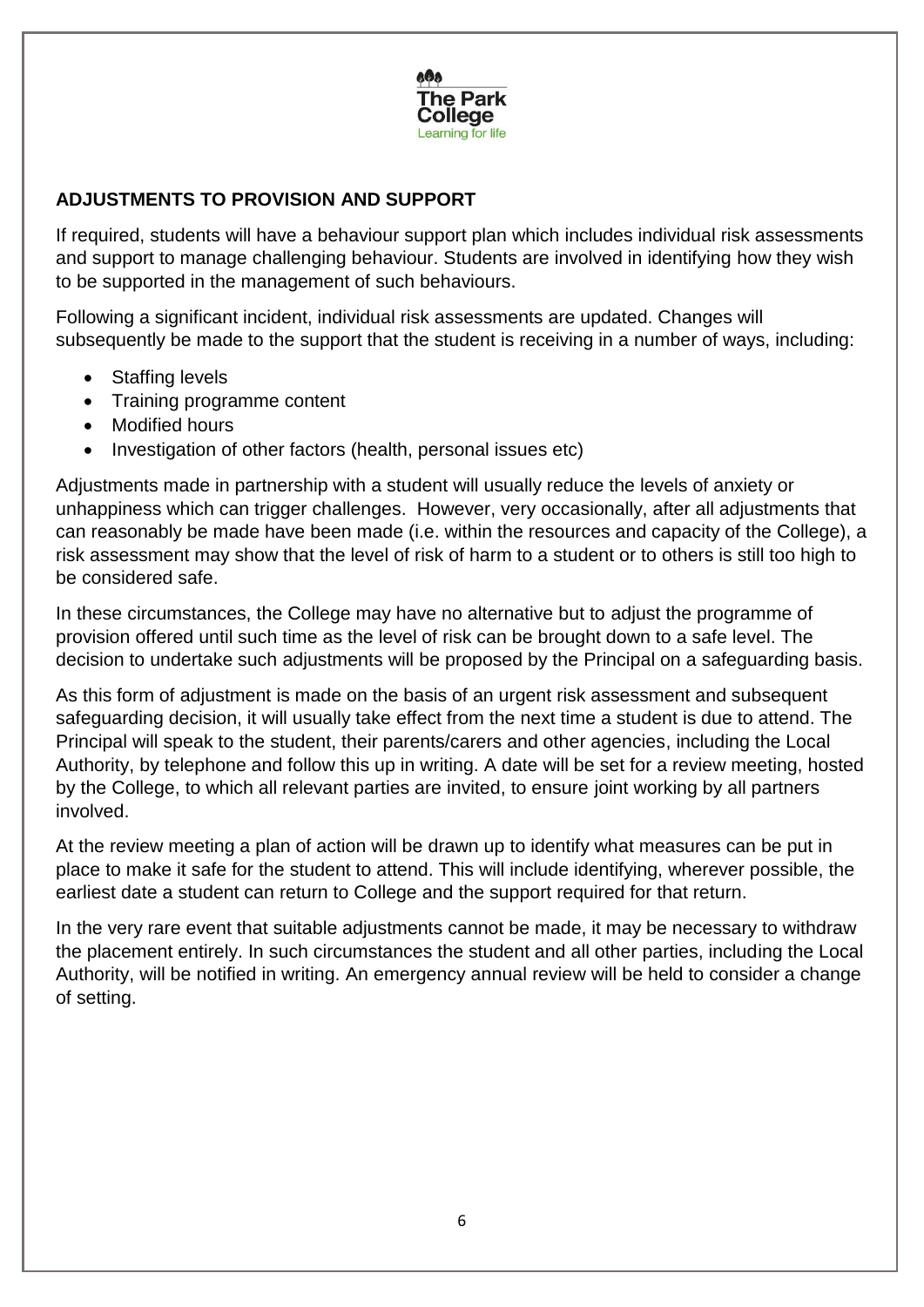

# **PERSONALISED TIMETABLES TO SUPPORT BEHAVIOUR**

A personalised timetable will be implemented when significant incidents affect a student accessing their training programme safely, but not so serious as to warrant removal from College (as stated above, all efforts will be made to keep the student in College, so as to support their training, and it will only be in the most severe circumstances or following a repeat of earlier incidents that fixed term or permanent exclusion will be considered).

We will advise parents and carers of the personalised timetable. This will often include students working with increased adult support and reduced contact with other students until safer ways of working are achieved.

On occasions, students may need to take their break or lunchtime at a different time to other students. They will always have necessary comfort breaks and have access to food and drink as appropriate.

#### **A BREAK IN PROVISION**

A break in provision is of short duration (usually between one and three days – five in exceptional circumstances) and may be necessary if an incident is considered so serious that it would not be appropriate to allow the student to remain in College for a period of time. This is equivalent to a fixed term exclusion.

Students will not be able to attend college during this time.

The College will inform parents/carers immediately, or as soon as is practicable, by phone call when the decision has been taken to issue a student with a fixed term exclusion. This will be followed by a letter in which the terms of the exclusion are set out, together with the time and date of the re-admission meeting (see below). Parents/carers are also informed that they have a right to make representations if they wish to challenge the terms of the fixed-term exclusion.

# **CHANGE OF PROVISION**

The decision to recommend a change of provision is a serious one and will never be taken lightly. A recommendation for a change on provision will have a serious impact upon a student's life and will only be sought when there is an immediate and persistent risk to the safety/education of others in the College or the student concerned There are two main types of situation in which permanent exclusion may be considered:

1 A final, formal step in a concerted process for supporting behaviour following the use of a wide range of other strategies. It is an acknowledgement that all available strategies have been exhausted and is used as a last resort. This would include persistent behaviour likely to result in harm to the student's welfare and/or education, or that of other students.

2. Where there are exceptional circumstances and it is not appropriate to implement other strategies, and where it could be appropriate to permanently exclude a student for a first or 'one off' incident. These are likely to be related to significant safeguarding concerns or a significant incident requiring police intervention.